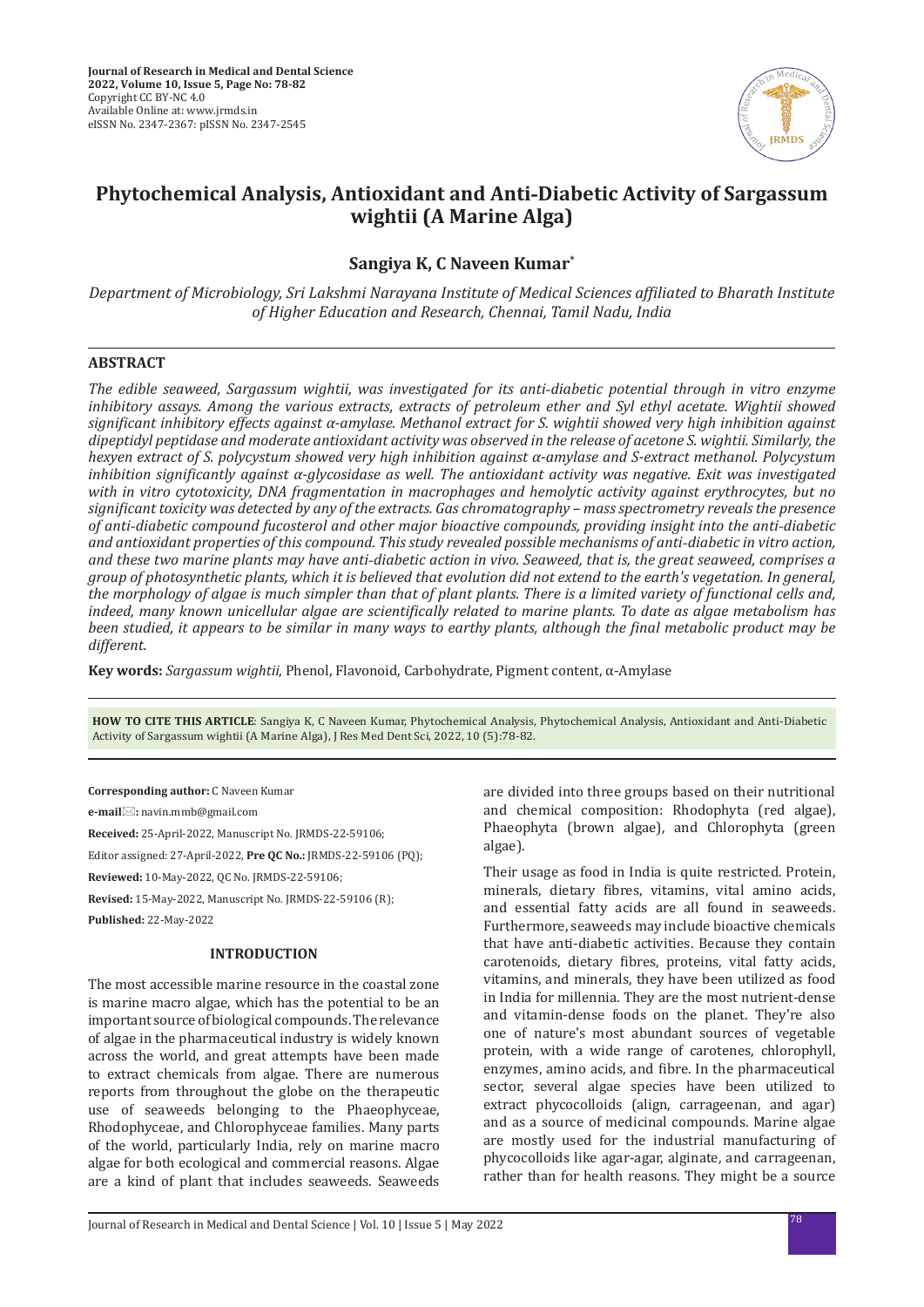of bioactive metabolites for medication development in the pharmaceutical sector. Secondary metabolites found in seaweeds, such as alkaloids, phenols, flavonoids, Saponins, steroids, and related active metabolites, have significant medical potential and have been widely exploited in the medicine and pharmaceutical industries. Seaweeds are thought to be a source of bioactive chemicals since they may create a wide range of secondary metabolites with a wide range of biological activity.

Brown, red, and green algae have been shown to have compounds having antioxidant, antiviral, antifungal, and antibacterial properties [1-3]. Amino acids, terpenoids, phlorotannins, steroid hormones, phenolic chemicals, halogenated ketones, alkanes, and cyclic polysulphides are all found in algae. The phenolic chemical phlorotannins is one of brown algae's bioactive metabolites. Antifouling, antioxidant, and anti-plasmin inhibitor are all functions of phlorotannins in the environment. They're a good source of bioactive natural compounds. Seaweed secondary metabolites have a wide range of bioactivity, from neuro active in humans to algicidal, nematicidal, insecticidal, and ichthyotoxic in lower animals. Steroids are thought to be a biosynthetic precursor for cardenolides in plants, and they may act as an intermediary in the production of downstream secondary natural products. Marine algae have been demonstrated to be an excellent source of non-toxic, unsaponifiable sterols with therapeutic significance. The antioxidant content of marine algae is thought to be rather high. Some pigments (e.g. fucoxanthin, astaxanthin, carotenoid) and polyphenols (e.g. phenolic acid, flavonoid, and tannins) were found as possible antioxidant chemicals. Marine algae are a significant source of bioactive chemicals with a wide range of biological activity. Their value as a source of new bioactive molecules has recently increased, and researchers have shown that compounds derived from marine algae have a wide range of biological activity.

## **MATERIALS AND METHODS**

**Phytochemical analysis of different solvent extracts** The phytochemical analysis of methanol, acetone and aqueous extract from selected algae were screened for the presence or absence of active secondary metabolites such as Saponins, Terpenoids, Tannin, Steroid, Glycoside, Alkaloid, Flavonoid, Phlobatannin, Anthraquinone and Phenol. General reaction in this analysis revealed the presence or absence of the compounds in the plant extracts in following procedures. The qualitative phytochemicals of the extracts were determined as reported by Aiyelaagbe and Osamudiamen (2009) [2], Egwaikhide et al. (2007) and Mariita et al. (2010).

Estimation of phenol by Sadasivam and Manickam, (1992), Flavonoid determination by the method of Bohm and Kocipai-Abyazan (1994), Antioxidant assay DPPH (Mensor at 2001), Estimation of carbohydrate by Dubois (1956), chlorophyll by Arnon, (1949), protein by Lowry (1951) and anti-diabetic assay α-amylase test, K. Suthindhiran & M.A. Jayasri (2015) [4].

A total number of 38 marine macro algae were collected from the kovalam coastal area in Chennai city during the study period. Macro algae were selected for phytochemical and biochemical studies. Then the collected algae were washed thoroughly with seawater to remove extraneous materials and brought to the laboratory in plastic bags containing water to prevent evaporation. The cleaned fresh materials were cut into small pieces and spread on blotting paper to remove excess water.

## **Preparation of the extraction**

The fresh materials were dried in the shade, and the dried materials were pulverized to get coarse powder. Separately, the coarse powdered material was extracted with methanol, distilled water, and acetone using the Soxhlet equipment. In a rotary evaporator, the extracts were collected and concentrated. For later usage, the concentrated extracts were kept in the refrigerator in airtight containers.

## **RESULTS AND DISCUSSION**

Marine algae might be a rich source of highly bioactive secondary metabolites, which could be important in the creation of novel pharmacological drugs. Seaweeds that are medicinal and high in secondary metabolites such as alkaloids, phenols, flavonoids, Saponins, steroids, and related active metabolites have a long history of usage in the pharmaceutical and medicine industries [3]. The Phyto constituents of marine algae populations in various locales have received a lot of study in recent years. For the qualitative analysis, three solvents were employed in this study: methanol, hexyen, and water extracts of Sargassum wightii. The presence of numerous secondary metabolites in these seaweeds is clearly demonstrated in this extract, indicating their medicinal potential.

The presence of tannin, steroid, alkaloid, flavonoid, Anthraquinone, Saponins, and phenol in solvent extracts was discovered by phytochemical analysis, suggesting that they may suppress bacterial infections. Seaweeds have long been thought to be a source of bioactive compounds, and they generate a wide range of secondary metabolites. The phytochemical examination of Gelidium acerosa extracts in methanol, hexyen, and water revealed the presence of alkaloids, polysaccharides, Saponins, flavonoids, and tannins.

The brown algal Sargassum wightii was found to have the highest levels of steroids in methanol, hexyen, benzene, and chloroform extracts. The presence of steroids, phenolic groups, Saponins, tannin, flavonoid, carbohydrate, alkaloid, glycoside, and protein in the algae Sargassum wightii was discovered in this study.

All algae contain the compounds terpenoids, tannin, steroid, alkaloid, flavonoid, Anthraquinone, and phenol.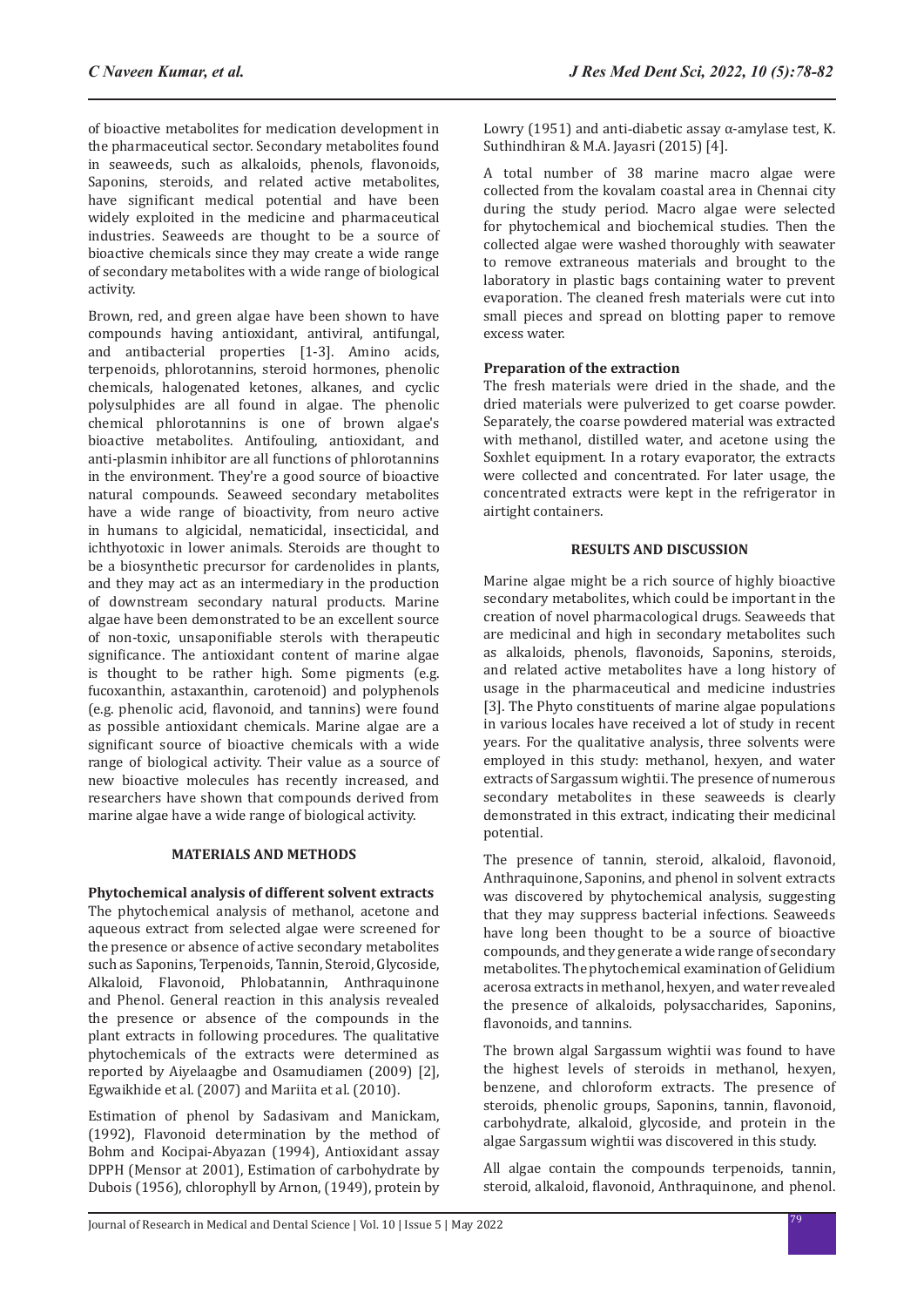Acetone and methanol were used to dissolve the most antibiotic substance. Carbohydrates are the most significant component of metabolism because they provide energy for respiration and other metabolic activities. Rhodophycean members had the highest carbohydrate content, followed by Phaeophycean and Chlorophycean members.

In the present study, the Chlorophycean members showed high carbohydrate content than Rhodophyceae and Phaeophycean members. Maximum carbohydrate content was observed in sargassum wightii and the minimum carbohydrate content was found in Hypnea musciformis. The carbohydrate content of Padina tetrastromatica showed higher values than the earlier studies. The Rhodophycean members showed high carbohydrate content than Chlorophyceae and Phaeophyceae members.

In this study, the maximum protein was found in Sargassum wightii and low protein content was recorded in Hypnea musciformis. This finding was correlates with the study made on the biochemical composition of seaweeds.

These biochemical characteristic make the seaweed neutraceutical in nature and therefore they are important as food supplement in order to give good health and resist disease [5,6]. Tannins have been found to have antiviral, antibacterial anti-parasitic effects, antiinflammatory, antiulcer and antioxidant property for possible therapeutic applications. Tannins are known to possess general antimicrobial and antioxidant activities. At low concentration, tannins can inhibit the growth of microorganisms and act as an antifungal agent at higher concentration by coagulating the protoplasm of the microorganism. The amount the tannin content was maximum in Padina tetrastromatica and low amount in Hypnea musciformis.

The phenolic are found to play a greater role in the maintenance of the human body. These phenolics which include phenol, tannin and flavonoids have been found to be present in appreciable amount in all the selected macro algae. In the present study the highest total phenol and flavonoid was in the brown seaweed Sargassum wightii [7,8].

Screened four brown seaweeds from Tuticorin coast for their phenol content and reported highest value in Padina tetrastromatica. Phenolic compounds are widely distributed in the plant kingdom and have several biological activities including antioxidant properties [9].

Flavonoids are known as nature's tender drug which possesses numerous biological and pharmacological activities. Recent reports of antiviral, anti-fungal, anti-inflammatory, antithrombic, anticarcenogenic, Hepato protective and cytotoxic activities of flavonoids have generated interest in studies of flavonoid containing plants. In the present study the high amount of phenol and flavonoid were in the brown seaweed Sargassum wightii. The phytochemical screening of seaweeds showed the presence of alkaloids, tannin, steroid, Saponins, Phlobatannin, flavonoids, phenol, Anthraquinone, terpenoids, and glycosides in all seaweed samples tested. The present investigation brings out adequate data on the phytochemical composition, photosynthetic pigments and antibacterial potential of three seaweed extract for synthesis novel antibiotic. Thus these seaweeds could be collected and utilized effectively in product preparation for the beneficial of mankind. Further research studies carried out on the other species of seaweeds from the same habitat in order to provide complete data on the nutritive and antimicrobial potential of these algae (Figure 1-5).

The different solvents extract from Sargassum wightii revealed the presence of tannin, steroid, alkaloid, phenol, flavonoid, terpenoids and the compounds Phlobatannin, Saponins, glycoside were given negative result. Alkaloid, tannin and phenol were present in all the three solvent extracts. The positive results were observed for tannin,



**Figure 1: Phytochemical analysis.**



**Figure 2: Quantitative analysis.**



**Figure 3: Antioxidant assay.**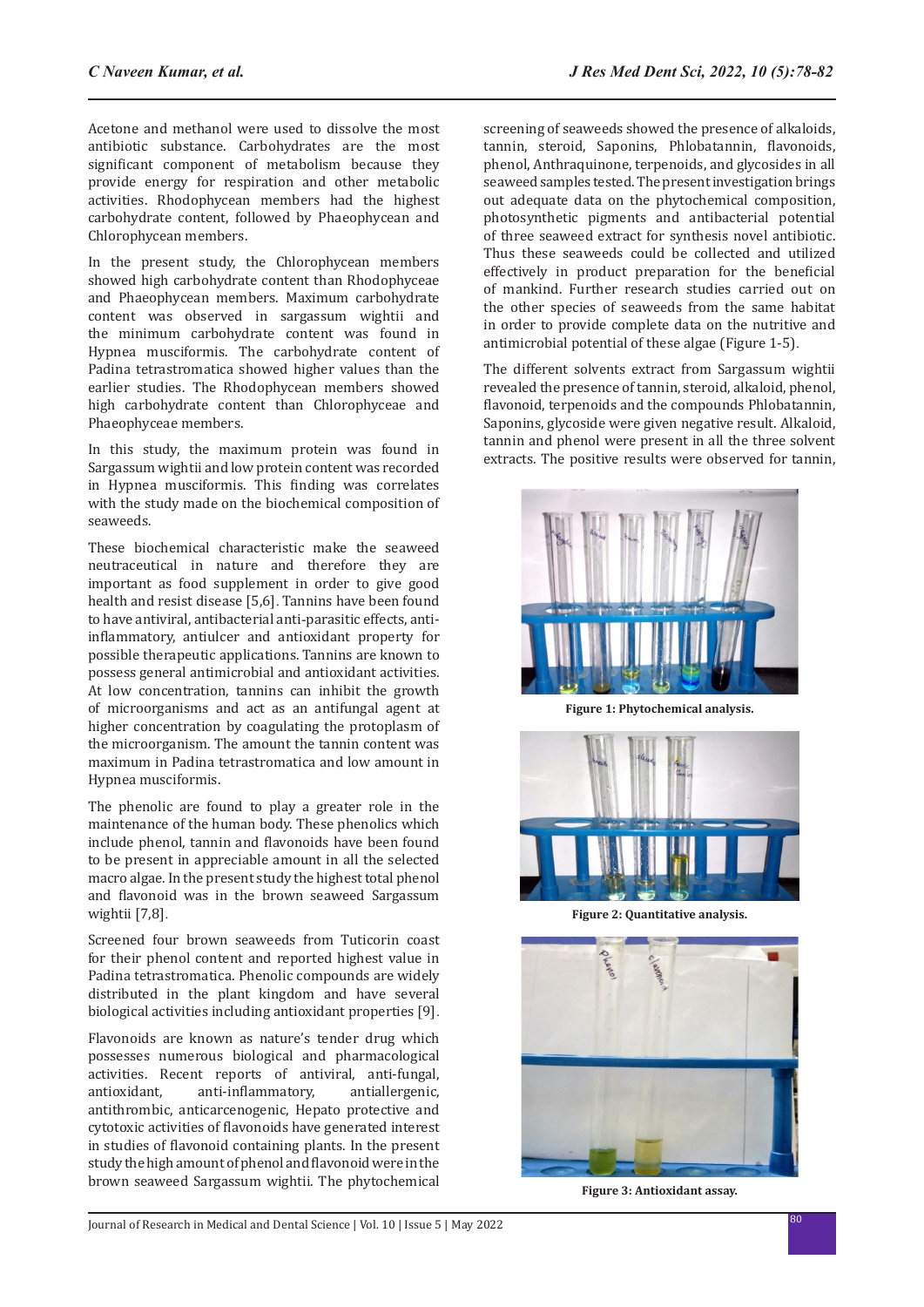alkaloid, Anthraquinone, phenol, flavonoid in acetone extract. The compounds steroids, Phlobatannin, Saponins, glycoside, terpenoids were not observed in acetone extract. The methanol extract showed the presence of tannin, steroid, alkaloid, phenol, flavonoid and terpenoids. The compounds Phlobatannin, Saponins, Anthraquinone, glycoside were given negative results. The aqueous extract shows the presence of tannin; alkaloid, phenol, Anthraquinone and the compounds like steroid, Saponins, glycoside, Phlobatannin and terpenoids were absent (Table 1).

#### **Antioxidant assay**

The free radical scavenging activity of seaweed extracts was measured according to the method. In brief, 100μl of a methanolic solution of 1,1-diphenyl-2-picrylhydrazyl (DPPH; Himedia, Mumbai, India) was added to test samples of various concentrations(20– 100μg/ml). Samples were incubated in the dark for 20 min and reduction of DPPH concentration (20–100μg/ ml). Samples were incubated in the dark for 20 min



**Figure 4: Anti-diabetic activity**



**Figure 5: Sargassum wightii**

| Table 1: Phytochemical screening of different table. |  |  |
|------------------------------------------------------|--|--|
|------------------------------------------------------|--|--|

| SI. No | Name of the compound          | Methanol | Hexyne    | Water |
|--------|-------------------------------|----------|-----------|-------|
| 1      | Alkaloid (Wagner's test)      |          |           |       |
| 2      | Carbohydrate (Fehling's test) |          | $\ddot{}$ |       |
| 3      | Glycoside (Borntrager's test) |          | $\ddot{}$ |       |
| 4      | Saponins (Fome test)          |          |           |       |
| 5      | Proteins (Biuret test         |          |           |       |
| 6      | Amino acid (Ninhydrin test)   |          |           |       |
|        | phenol (Ferric chloride test) |          |           |       |
| 8      | <b>Terpenoids Test</b>        | +        |           |       |
| 9      | Steroids Test                 | ÷        |           |       |
|        |                               |          |           |       |

**Table 2: Antioxidant assay (DPPH).**

| S.no | Concentration (mg/ml) | OD value | A. A% |
|------|-----------------------|----------|-------|
| 1    | Control               | 0        | 0.968 |
| 2    | 20 <sub>µ</sub>       | 9.504    | 0.876 |
| 3    | 40 <sub>µ</sub>       | 20.24    | 0.772 |
| 4    | 60 <sub>µ</sub>       | 26.65    | 0.71  |
| 5    | 80 <sub>µ</sub>       | 32.02    | 0.658 |
| 6    | 100 <sub>µ</sub>      | 39.56    | 0.585 |

#### **Table 3: Anti-diabetic activity.**

| S.no | Concentration (mg/ml) | OD value | Anti-diabetic Activity % |
|------|-----------------------|----------|--------------------------|
| 1    | control               | 0.169    | 0                        |
| 2    | 20 <sub>µ</sub>       | 0.176    | 4.142                    |
| 3    | 40 <sub>µ</sub>       | 0.188    | 11.24                    |
| 4    | 60 <sub>µ</sub>       | 0.189    | 11.83                    |
| 5    | 80 <sub>µ</sub>       | 0.21     | 24.26                    |
| 6    | 100 <sub>µ</sub>      | 0.262    | 55.02                    |

and reduction of DPPH concentration was measured at 517nm in an ultraviolet (UV)–visible spectrophotometer (Table 2).

#### **Anti-diabetic activity**

## **α-amylase test**

Algae sample was taken in various concentrations at 20, 40μl, 60μl, 80μl, 100μl and control in test tubes 250μl of α-amylase is added in each in each test tube and mixed. Each test tube was incubated at room temperature. Then 500μl of starch was added and incubated for 3 minutes at room temperature. 500μl of DNS was added and kept at water bath at 50degreeC for 5 minutes. The Antidiabetic activity was read at 540nm in UV. Spec (Table 3).

#### **CONCLUSION**

From the result it can be concluded that the solvent extracts of Sargassum wightii showed the presence of number of metabolites. Padina tetrastromatica examined rich sources of phytochemicals particularly flavonoids, tannins, alkaloids, phenol which can be isolated and further screened for different kinds of biological activities, depending on their reported therapeutic uses. The active metabolites are of great medicinal value and have been extensively used in the drug and pharmaceutical industry. Thus the present studies on phytochemical analysis can help the manufacturers for identification and selection of raw materials for drug production.

#### **FUNDING**

No funding sources.

## **CONFLICT OF INTEREST**

The authors declare no conflict of interest.

## **ACKNOWLEDGMENTS**

The encouragement and support from Bharath Institute

Note: + present - absent